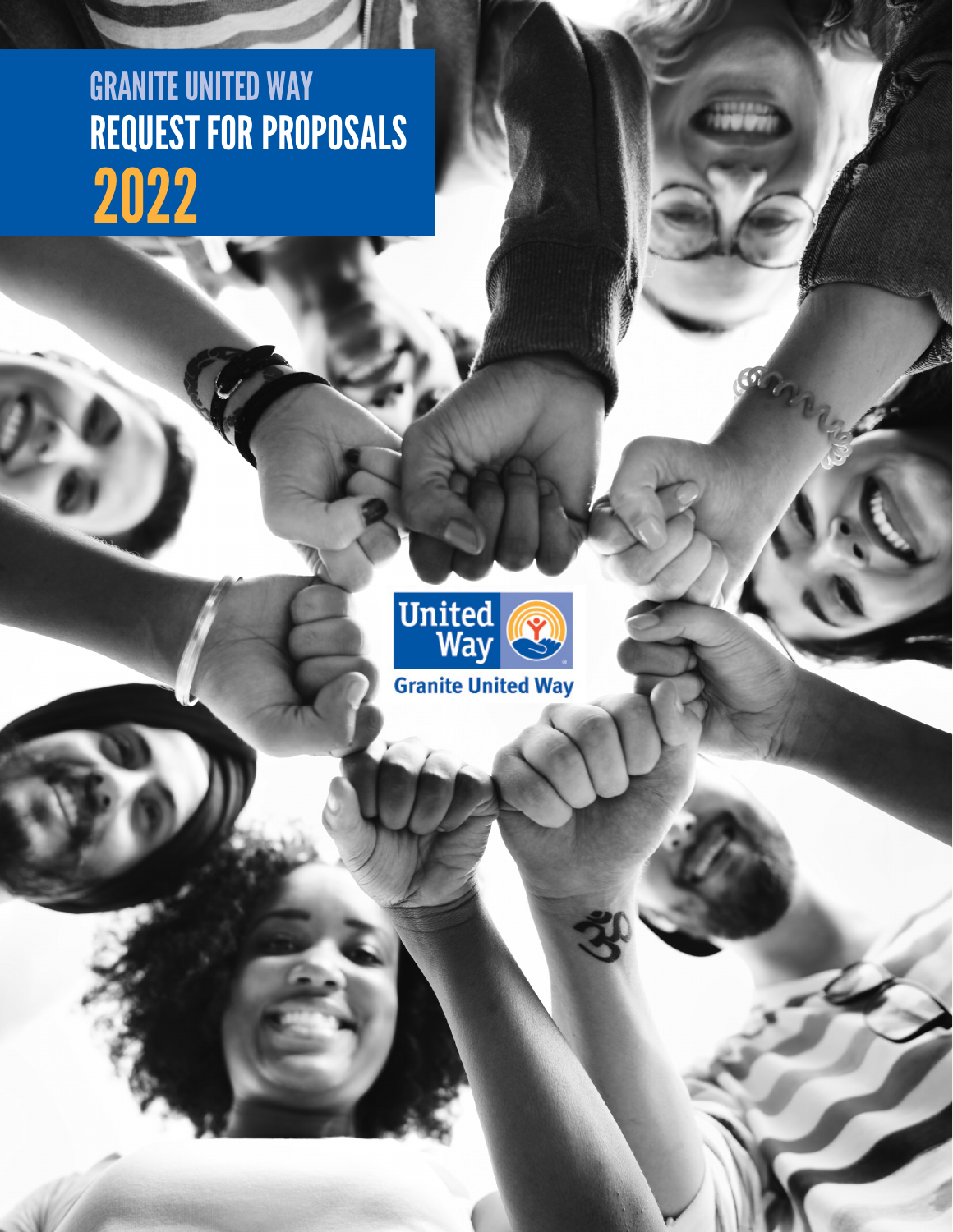| Introduction and Overview                           | 3              |
|-----------------------------------------------------|----------------|
| <b>Grantmaking Conditions and Selection Process</b> | $4 - 5$        |
| Granite United Way Regions by Town                  | 6              |
| <b>Request for Qualification Requirements</b>       | $\overline{7}$ |
| <b>General Application Focus Areas</b>              | 8              |
| <b>General Application Request for Proposals</b>    | 9              |
| <b>Equity Application Request for Proposals</b>     | 10             |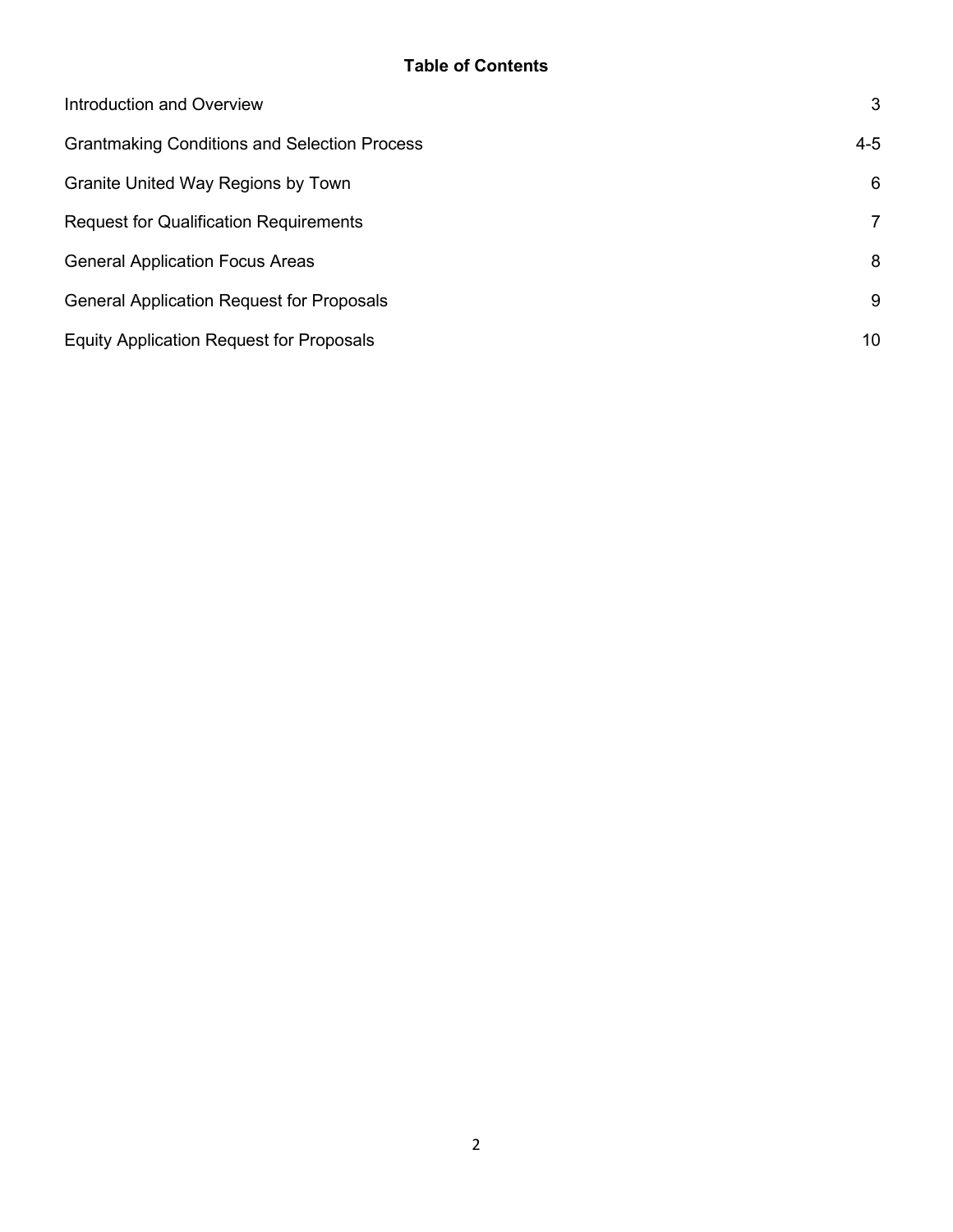Granite United Way is pleased to announce the availability of two-year funding for fiscal years 2022 and 2023. Granite United Way provides grants to improve lives and strengthen the communities it serves, with a specific focus on improving opportunities to **Learn, Earn, and Be Healthy**. Granite United Way welcomes and encourages our agency partners to share how they have been able to and will continue to innovate in order to provide services to the communities they serve.

Granite United Way's application process involves two steps:

- **The Request for Qualification (RFQ) process** requires interested agencies to provide information about the agency's financial position and governance practices. Qualified partners are included in Granite United Way annual campaign materials, listed in the State Employees Charitable Campaign information, and invited to participate in Granite United Way's volunteer opportunities. **Qualification is also a requirement for all organizations seeking funding from Granite United Way. For information about these requirements and the use of fiscal sponsors, please see page 7. This process opens on June 1, 2022 and closes on June 28, 2022 at 4pm.**
- **The Request for Proposal (RFP) process** allows partners to request two years of funding in two different application opportunities.
	- o **The General Application** is designed to provide operational support to organizations aligning with Granite United Way's Learn, Earn, and Be Healthy framework. **Please see page 8 for additional information about these focus areas. This process opens on June 1, 2022 and closes on June 28, 2022 at 4pm.** This process requires applicants seeking funding to respond to narrative questions and provide an organization budget. For information about these questions and requirements, please see page 9.
	- o **The Equity Application** is designed to engage new partners to Granite United Way, with a focus on addressing equity gaps in our communities. Eligible applicants must meet the following five criteria:
		- Applicant has not received a Granite United Way Community Impact Grant in the last 5 years.
		- **Applicant has an annual revenue of less than \$500,000.**
		- Applicant's work addresses a documented equity gap in the community. "Equity gaps" refer to disparities in outcomes or success metrics across demographic groups, including but not limited to gender, race, ethnicity, age, and sexual orientation.
		- **Applicant is seeking \$10,000 or less annually.**
		- Applicant is seeking funding in only one region of Granite United Way.

**This process opens on June 1, 2022 and closes on June 28, 2022 at 4pm.** This process requires applicants seeking funding to respond to narrative questions and provide a budget. For information about these questions and requirements, please see page 10.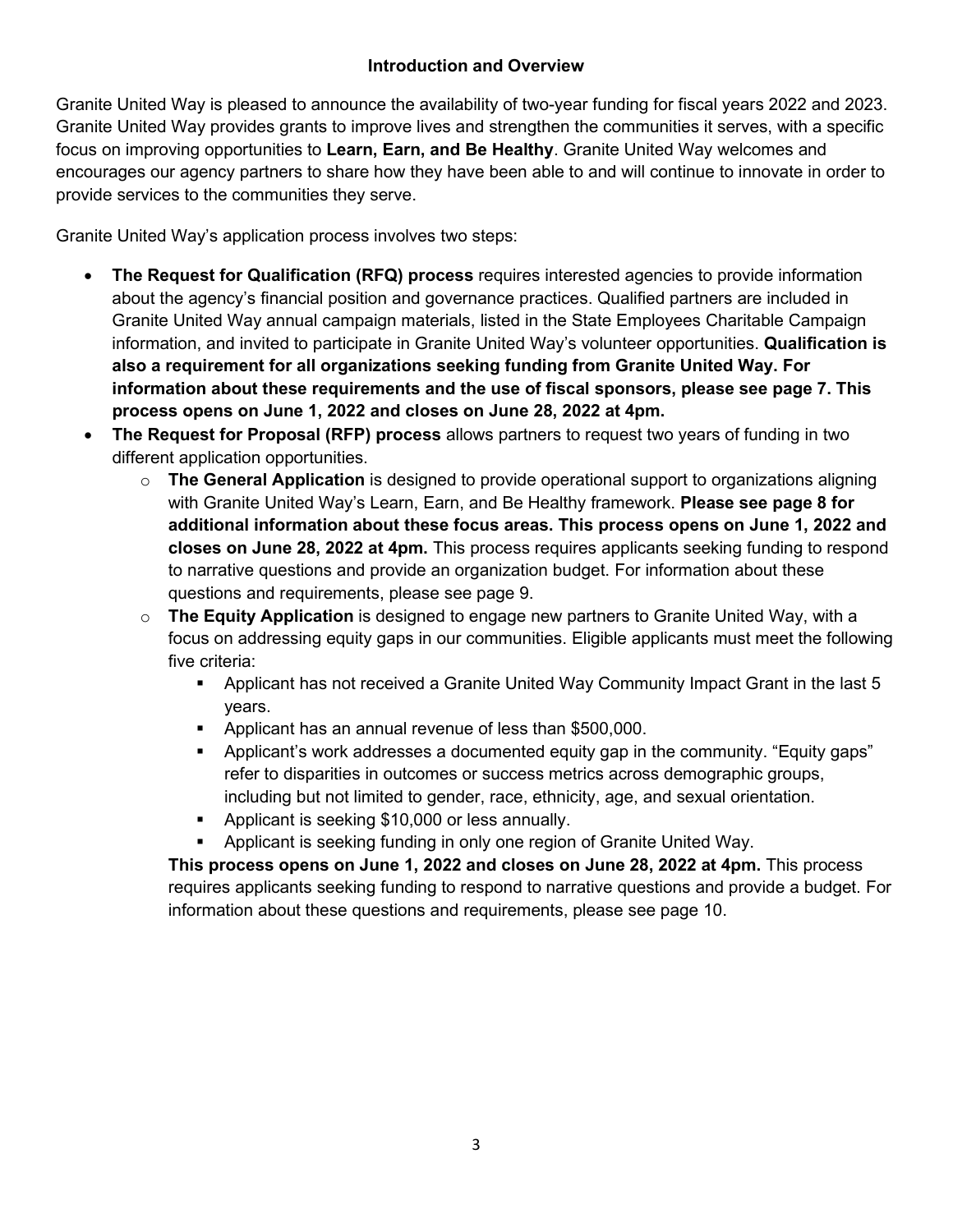# **Grantmaking Conditions and Selection Process**

Granite United Way recognizes that resources are limited and seeks to demonstrate that its funding decisions have a measurable and maximum impact on its communities through measurable change. Granite United Way's funding helps local non-profits create lasting solutions to critical health and human services issues in their communities, and this funding often supports collaborative efforts to avoid duplication of resources.

Granite United Way's recently updated strategic plan reaffirms the organization's commitment to harnessing the power of local communities to identify and address local concerns. To this end, volunteers in each of the seven regions seeking proposals have identified focus areas for applications to improve their communities' concerns. For a list of the towns that make up each region of Granite United Way, please see page 5.

## **Selection**

All applications are reviewed by local volunteers in a structure defined by local volunteer leadership. The merits of each proposal will be evaluated individually. Because the reviews are done locally, it is possible that a program seeking funding in more than one geographic area will receive funding in some, but not all of the geographic areas. Please be concise when writing your application, as it is being read by volunteers.

Grant funding decisions are based the following:

- Granite United Way priorities for each region and results for the 2021 Campaign
- Organizational strengths and impact on residents in our service area
- Potential impact of GUW funding on outcomes and fund leveraging

The reviewing volunteers will make funding recommendations to the local Community Impact Committee (CIC) volunteers; local CICs will, in turn, make recommendations to the Granite United Way volunteer Board of Directors, who will make the final decision on programs to be funded and in what amounts. All funding decisions are subject to the availability of funds.

Granite United Way reserves the right to accept or reject any proposal, and to waive any minor irregularities in the proposals.

Applicants will be notified as to whether, and to what extent, their proposals were approved in early October.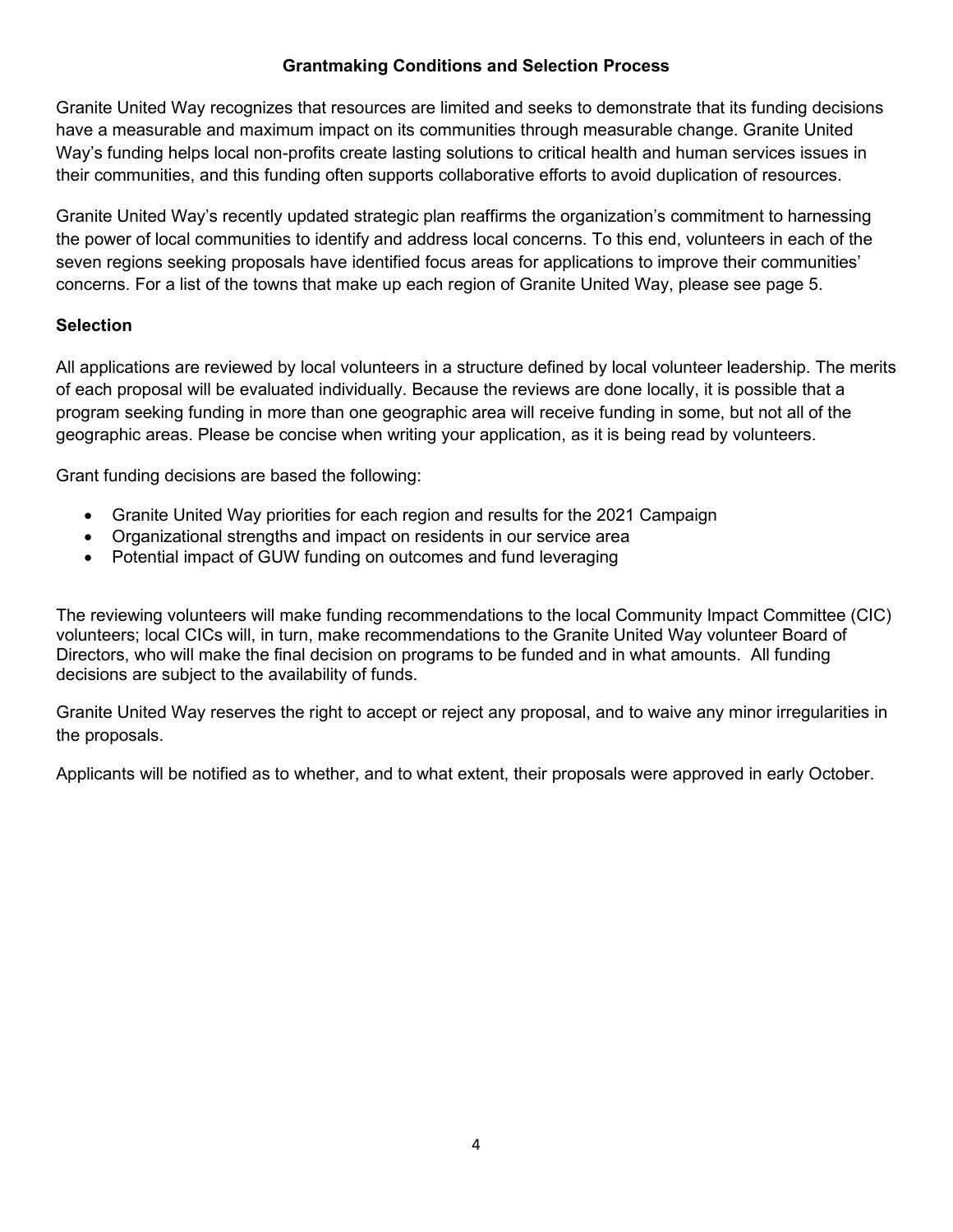## **Appropriate Use of Funds**

Funds may be used to support organizational operations. Awards will be paid in six installments, with anticipated payments scheduled for October 2022, January 2023, May 2023, October 2023, January 2024, and May 2024. Continued funding is contingent upon compliance with all Granite United Way guidelines, including long-term requirements.

## **Long Term Requirements**

Funded programs must:

- Keep records of their activities and expenditures related to Granite United Way funded and services.
- Organizations are expected to implement the services outlined in their application. Those who experience challenges should proactively contact their regions' community impact staff, as this could affect an organization's funding. If appropriate, the agency may be asked to revise plans.
- Carry out the work as submitted in the proposal to the fullest and most effective extent feasible.
- Participate in bi-annual reporting as outlined in a reporting schedule provided at the time of the award

Any regional questions should be submitted to the following staff:

**Central Region:** Scoop Welch at [scoop.welch@graniteuw.org](mailto:scoop.welch@graniteuw.org) **Greater Seacoast Region:** Lauren Wool at [lauren.wool@graniteuw.org](mailto:lauren.wool@graniteuw.org)  **Merrimack County Region:** Cary Gladstone at [cary.gladstone@graniteuw.org](mailto:cary.gladstone@graniteuw.org)  **North Country Region:** Nanci Carney at [nanci.carney@graniteuw.org](mailto:nanci.carney@graniteuw.org)  **Northern NH Region:** Laura Boucher at [laura.boucher@graniteuw.org](mailto:laura.boucher@graniteuw.org) **Southern Region:** Susan Howland at [susan.howland@graniteuw.org](mailto:susan.howland@graniteuw.org)  **Upper Valley Region**: Elizabeth Craib at [elizabeth.craib@graniteuw.org](mailto:elizabeth.craib@graniteuw.org) 

Any questions related to the Equity Application should be directed to Nichole Reimer at [nichole.reimer@graniteuw.org.](mailto:nichole.reimer@graniteuw.org)

Any questions about the online application system should be directed to [RFP@graniteuw.org.](mailto:RFP@graniteuw.org)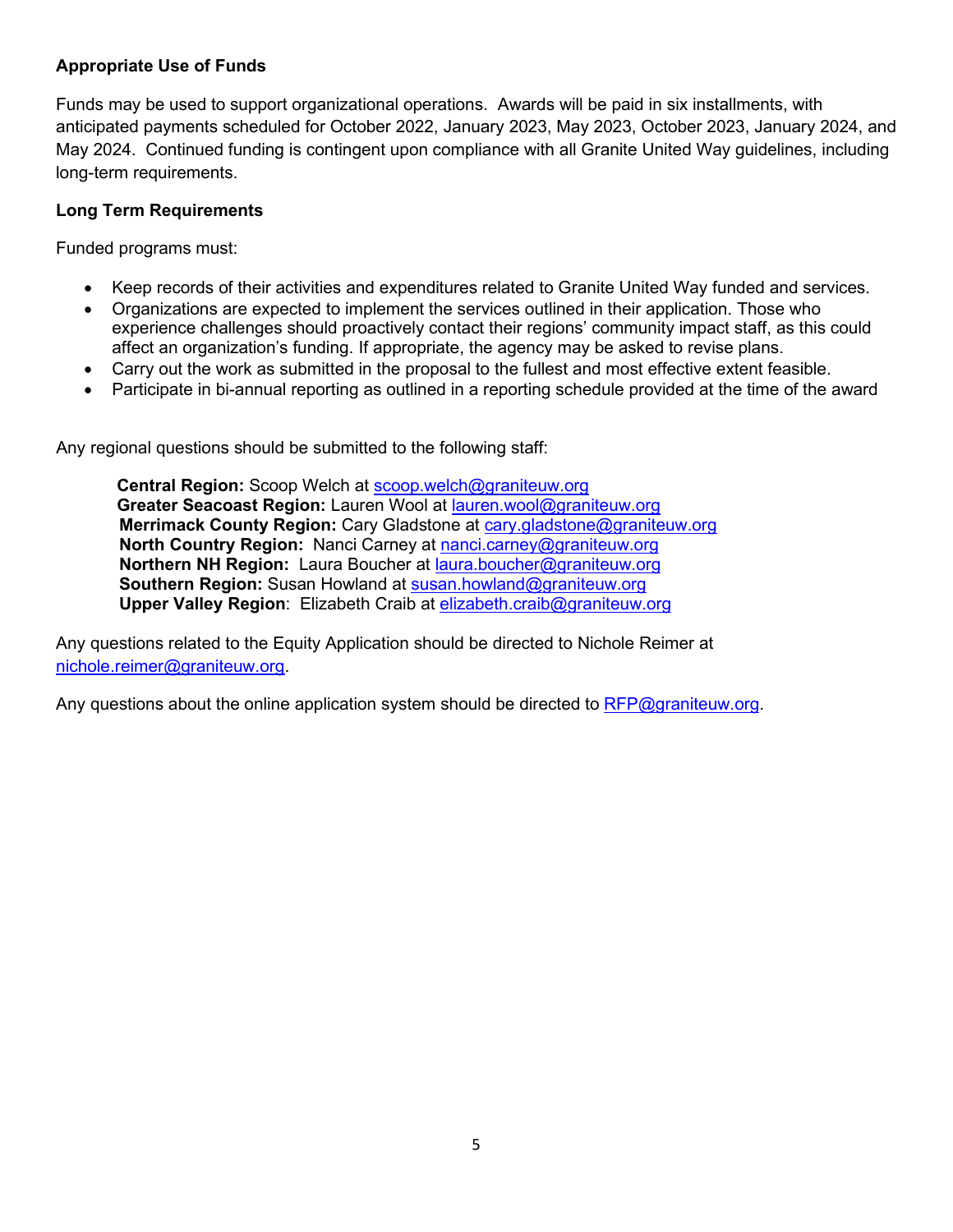| <b>Central Region</b>          | Alexandria, Alton, Alton Bay, Ashland, Barnstead, Belmont, Bridgewater, Bristol,<br>Brookfield, Campton, Center Harbor, Center Ossipee, Center Sandwich, East Hebron,<br>Eaton, Effingham, Freedom, Gilford, Gilmanton, Gilmanton Iron Works, Hebron,<br>Holderness, Laconia, Lochmere, Melvin Village, Meredith, Mirror Lake, Moultonboro,<br>New Hampton, Ossipee, Plymouth, Rumney, Sanbornton, Sanbornville, Sandwich,<br>Stinson Lake, Tamworth, Tilton, Tuftonboro, Wakefield, Waterville Valley, Wentworth,<br>West Ossipee, Winnisquam, Wolfeboro, Wolfeboro Falls, and Wonalancet |
|--------------------------------|--------------------------------------------------------------------------------------------------------------------------------------------------------------------------------------------------------------------------------------------------------------------------------------------------------------------------------------------------------------------------------------------------------------------------------------------------------------------------------------------------------------------------------------------------------------------------------------------|
| <b>Greater Seacoast Region</b> | Strafford County: Barrington, Durham, Farmington, Lee, Madbury, Middleton, Milton,<br>New Durham, Rollinsford, Strafford. Dover, Rochester, and Somersworth<br>Rockingham County: Brentwood, Deerfield, East Kingston, Epping, Exeter, Fremont,<br>Greenland, Hampton, Hampton Falls, Kensington, Kingston, New Castle, Newfields,<br>Newington, Newmarket, Newton, North Hampton, Northwood, Nottingham, Portsmouth,<br>Raymond, Rye, Seabrook, South Hampton, Stratham, and Wakefield                                                                                                    |
| <b>Merrimack County Region</b> | Allenstown, Andover, Boscawen, Bow, Bradford, Canterbury, Chichester, Concord,<br>Contoocook, Penacook, Danbury, Dunbarton, Epsom, Franklin, Henniker, Hill, Hooksett,<br>South Hooksett, Hopkinton, Loudon, New London, Newbury, Northfield, Pembroke,<br>Suncook, Pittsfield, Salisbury, Sutton, Warner, Webster and Wilmot                                                                                                                                                                                                                                                              |
| North Country Region           | Bath, Benton, Bethlehem, Dalton, Easton, Franconia, Haverhill, Landaff, Lincoln, Lisbon,<br>Littleton, Lyman, Monroe, North Haverhill, North Woodstock, Piermont, Pike, Sugar Hill,<br>Twin Mountain, Warren, Whitefield, Woodstock, and Woodville                                                                                                                                                                                                                                                                                                                                         |
| Northern NH Region             | Albany, Bartlett, Berlin, Bretton Woods, Brookfield, Carroll, Center Conway, Chatham,<br>Clarksville, Colebrook, Columbia, Conway, Dalton, Dixville, Dummer, Errol, Glen,<br>Gorham, Groveton, Intervale, Jackson, Jefferson, Kearsarge, Lancaster, Madison,<br>Milan, Mount Washington, Northumberland, North Conway, North Stratford, Pittsburg,<br>Randolph, Shelburne, Stark, Stratford, Twin Mountain, West Stewartstown, Wentworth<br>and Whitefield                                                                                                                                 |
| Southern Region                | Atkinson, Auburn, Bedford, Candia, Chester, Danville, Derry, Goffstown, Hampstead,<br>Hooksett, Londonderry, Manchester, New Boston, Pelham, Plaistow, Salem, Sandown<br>and Windham                                                                                                                                                                                                                                                                                                                                                                                                       |
| <b>Upper Valley Region</b>     | NH: Canaan, Dorchester, Eastman, Enfield, Enfield Center, Etna, Grafton, Grantham,<br>Hanover, Hanover Center, Lebanon, Lyme, Lyme Center, Meriden, Orange, Orford,<br>Orfordville, Plainfield, West Lebanon<br>VT: Andover/Weston, Ascutney, Barnard/Pomfret/Sharon, Bethel, Brownsville/W.<br>Windsor, Cavendish, Chester, Fairlee/W. Fairlee, Hartford, Hartland, Ludlow, Norwich,<br>Quechee, Reading, Royalton/S. Royalton/Strafford, Springfield/N. Springfield, Thetford,<br>Weathersfield/Baltimore, White River Junction, Wilder, Windsor, Woodstock/Bridgewater                  |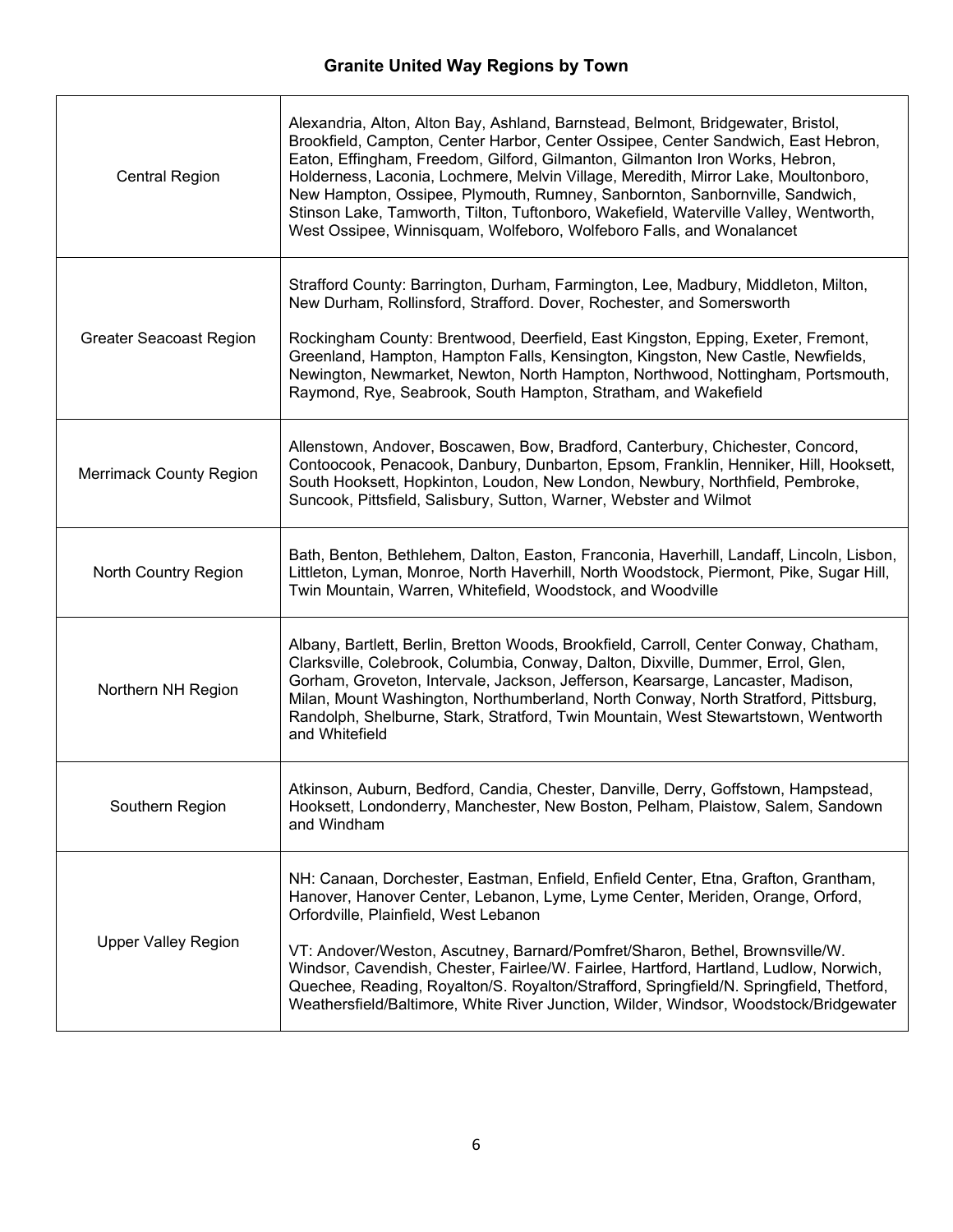## **Request for Qualification Requirements**

All applicants seeking qualification through Granite United Way must provide the following information and documentation:

- Number of individuals served in 2021
- Applicant's Mission Statement
- \*Most Recent Organization Financial Documents
	- o **For organizations who are required to have an audit by federal or state governments or by an umbrella organization:** Please submit the most recent organization financial audit.
	- o **For organizations who are required to have a financial review by federal or state governments or by an umbrella organization:** Please submit the most recent organization financial review.
	- o **For organizations who are not required to have an audit or financial review:** Please submit the most recent compilation.
- \*Management Letter Associated with Submitted Audit
- \*IRS 990 or 990 EZ Form
- \*501(c)(3) IRS Letter of Determination
- \*Certificate of Good Standing for the State of New Hampshire or Vermont (no more than 18 months old)

\*For applicants utilizing a fiscal sponsor, please provide the sponsor's documents.

Please direct any questions about Qualification Requirements to [rfp@graniteuw.org.](mailto:rfp@graniteuw.org)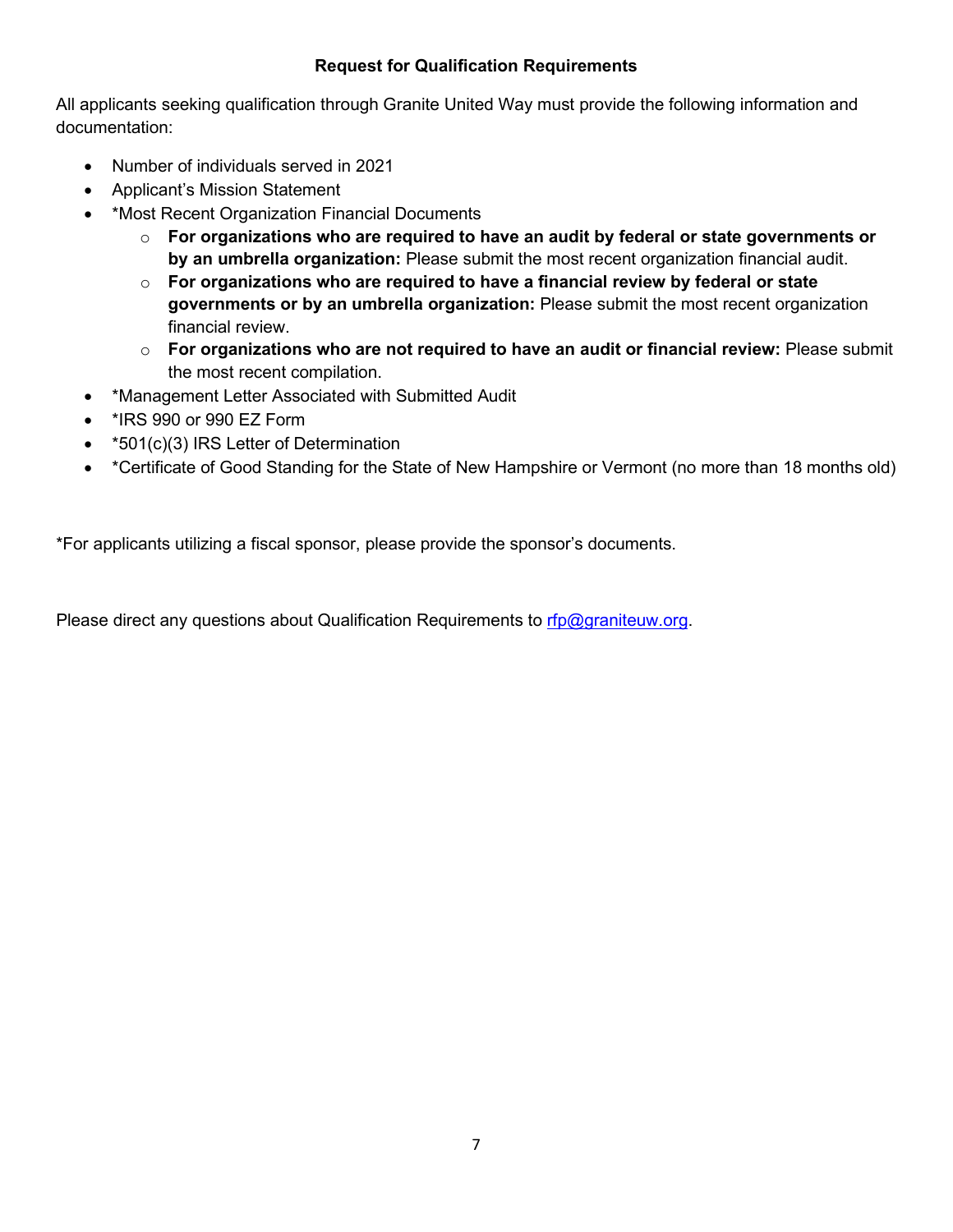# **Granite United Way: General Application Focus Areas**

Granite United Way's Community Impact Grants will provide two years of funding for selected organizations to create opportunities to Learn, Earn, and Be Healthy. These funds may be used to support organization operations, providing flexible funding to address the dynamic needs of the sector in the wake of the COVID-19 Pandemic. Please note that this flexibility does not extend to the use of grant dollars for capital expenditures.

During this grant cycle (fiscal years 2022 and 2023), Granite United Way is seeking partners from across the footprint to address the following broad goals:

## **Learn:**

- Kids start kindergarten ready for school
- Students stay on-track throughout school
- Students leave school career ready

#### **Earn:**

- Help individuals meet basic needs
- Help them to gain and maintain a stable job
- Provide opportunities to build assets and financial knowledge

## **Be Healthy:**

- Creating community environments that support healthy behaviors
- Provide mental health care when it is needed
- Support substance misuse prevention, treatment, and recovery

Each of Granite United Way's seven regions is led by local volunteers, and these volunteers set local priorities based on data from regional assessments and planning documents. Applicants are encouraged to align their proposals to public plans and assessments. The following regions have specifically identified published documents and issues of concern in their prioritization process:

- Greater Seacoast Region: Preschool Development Regional Needs Assessment [\(http://www.graniteuw.org/assets/pdf/compaign](http://www.graniteuw.org/assets/pdf/compaign-toolkit/GUW_Greater_Seacoast_PDG_Needs_Assessment.pdf)[toolkit/GUW\\_Greater\\_Seacoast\\_PDG\\_Needs\\_Assessment.pdf\)](http://www.graniteuw.org/assets/pdf/compaign-toolkit/GUW_Greater_Seacoast_PDG_Needs_Assessment.pdf) and Concerns related to Housing **Stability**
- Merrimack County Region: Capital Area Public Health Network <http://www.capitalareaphn.org/initiatives/chip>
- Upper Valley Region: Public Health Council of the Upper Valley - [https://uvpublichealth.org/upper](https://uvpublichealth.org/upper-valley-sees-health-concerns-in-broad-terms/)[valley-sees-health-concerns-in-broad-terms/](https://uvpublichealth.org/upper-valley-sees-health-concerns-in-broad-terms/)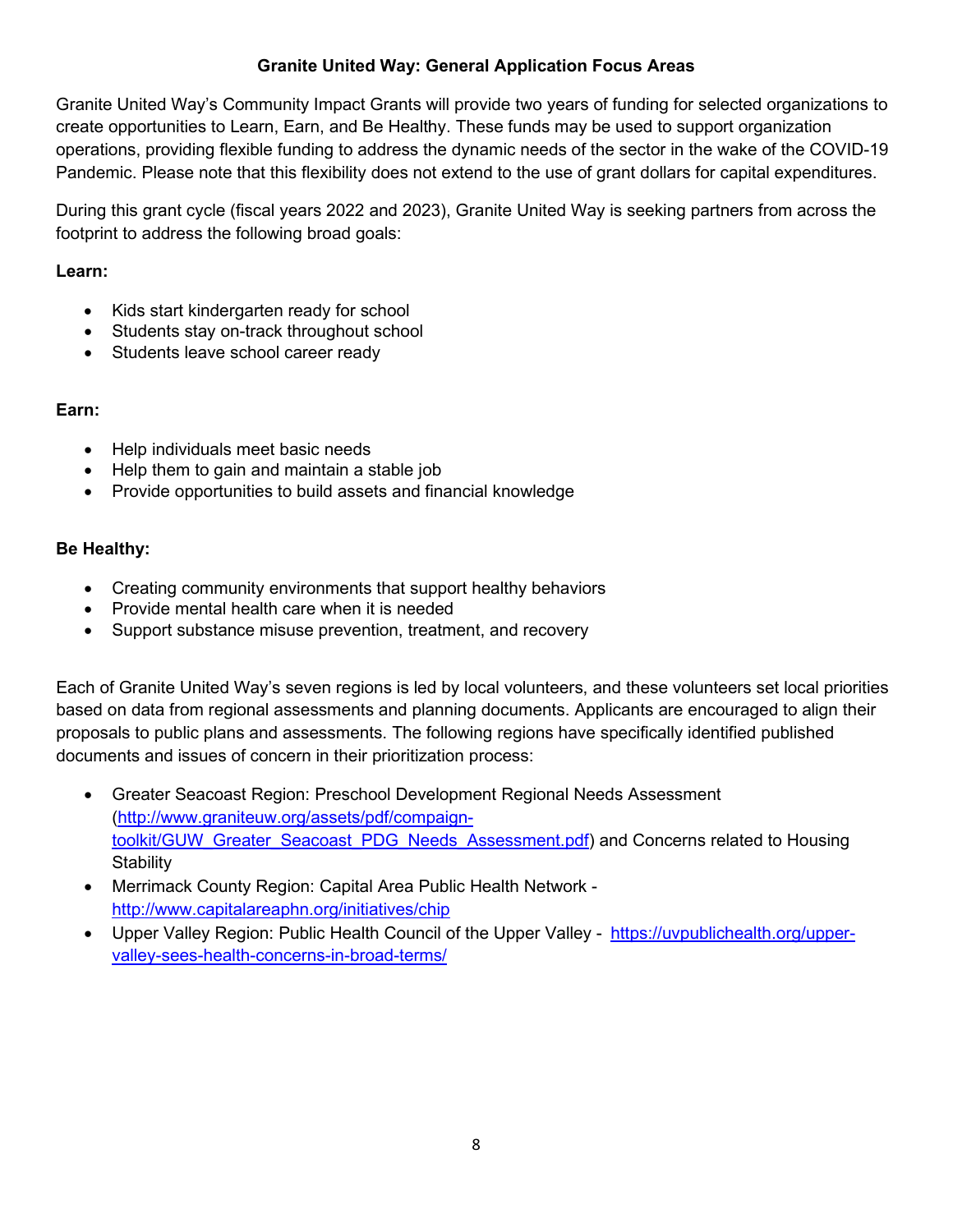## **General Application: Request for Proposal Questions**

**Select all regions where you are seeking funding.** For a list of towns that make up each region, please see page 6.

| Select 1-3 area(s) of primary focus of your work: |  |
|---------------------------------------------------|--|
|---------------------------------------------------|--|

| Learn                                                                                                                               | Earn                                                                                                                                                          | <b>Be Healthy</b>                                                                                                                                                                             |
|-------------------------------------------------------------------------------------------------------------------------------------|---------------------------------------------------------------------------------------------------------------------------------------------------------------|-----------------------------------------------------------------------------------------------------------------------------------------------------------------------------------------------|
| Kids start kindergarten<br>ready for school<br>Students stay on-track<br>throughout school<br>Students leave school<br>career ready | Help individuals meet<br>basic needs<br>Help them to gain and<br>maintain a stable job<br>Provide opportunities to<br>build assets and financial<br>knowledge | Creating community<br>environments that support<br>healthy behaviors<br>Provide mental health care<br>when it is needed<br>Support substance misuse<br>prevention, treatment, and<br>recovery |
|                                                                                                                                     |                                                                                                                                                               |                                                                                                                                                                                               |

#### **Program Summary**

• Please provide a 2-3 sentence summary of your funding request. Please include a description of your requested ask and what it will fund as well as target population, including age, gender, and geographic location(s) (75 words or fewer).

# **Statement of Community Need, to be Completed for Each Region Where Funding is Sought**

• Describe the community need addressed by your organization, including the population and the geographical area(s) served, and identification of any gaps in existing services or programs which would be met through funding this proposal. Please reference the focus areas selected in your above response (500 words or fewer).

# **Program Approach & Implementation**

- How does your organization address the need(s) outlined above? Please include any researchinformed practices utilized in your work. If applying to more than one region, please describe any local nuances as applicable (300 words or fewer).
- Describe your plan for implementation of your work. Please reference locally created assessments and plans. Prioritized region-specific assessments and plans are listed for some regions on page 8 of the application packet. Be sure to include information about ways that collaboration with other partners is utilized for your work. If applying to more than one region, please describe any local nuances as applicable (600 words or fewer).

# **Reporting and Evaluation Process**

• How will data on the success of your program be collected, monitored, and used to improve programming? Be sure to name any standardized tools that you use for measurement (500 words or fewer).

# **Program Budget**

• Please submit the budget for the organization (PDF preferred).